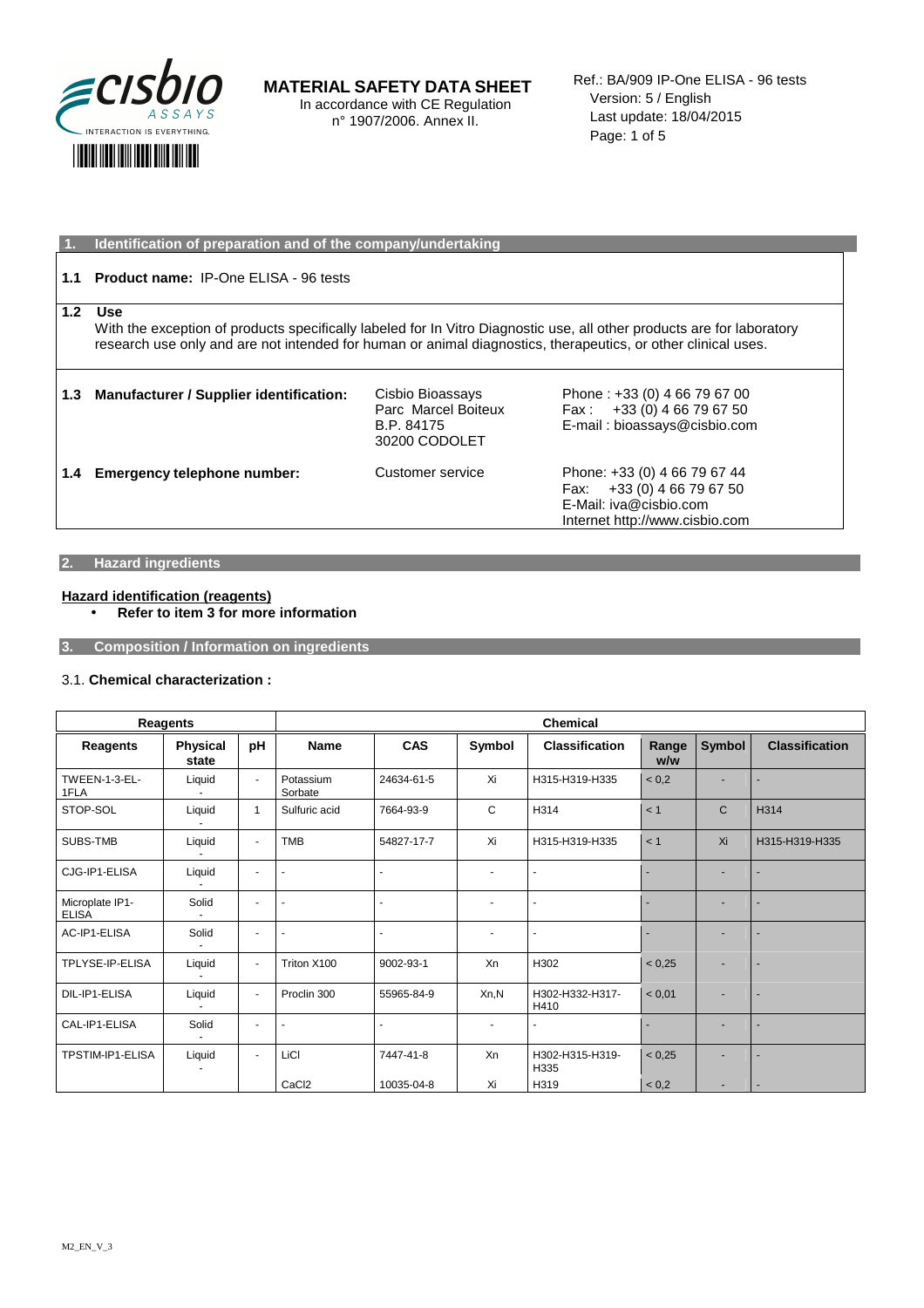

| <b>First-aid and measures</b>           |                                                                                                                        |
|-----------------------------------------|------------------------------------------------------------------------------------------------------------------------|
| Eye or skin contact:                    | Immediately flush eyes or skin with plenty of water at least for<br>15 minutes. Remove contaminated clothing.          |
| Inhalation:                             | Supply for fresh air. If not breathing, give artificial respiration.<br>For any breathing problems supply with oxygen. |
| Ingestion:                              | Secure that the person is conscious. Flush mouth with water and<br>immediately call a physician.                       |
| <b>Fire-fighting measures</b>           |                                                                                                                        |
| Suitable extinguishing media:           | Use dry chemical powder or appropriate foam extinguisher.                                                              |
| Protecting equipment for fire-fighting: | Put on breath protecting equipment, wear protecting clothing to prevent<br>contact with skin and eyes.                 |
|                                         |                                                                                                                        |

**6. Accidental release measures** 

Use appropriate protective equipment and methods to clean up spilled subtances promptly. Absorb spill using appropriate material. Collect and dispose waste in accordance with applicable regulations.

| 7.        | <b>Handling and storage</b>                                                                                        |                                                                                                                                                                                                                               |
|-----------|--------------------------------------------------------------------------------------------------------------------|-------------------------------------------------------------------------------------------------------------------------------------------------------------------------------------------------------------------------------|
| $\bullet$ | <b>Handling</b><br>Advice for safe handling:                                                                       | Avoid inhalation, contact with eyes, skin and clothing.                                                                                                                                                                       |
| $\bullet$ | <b>Precaution</b>                                                                                                  | Do not pipet by mouth. Do not eat, drink or smoke in areas where<br>reagents are handled.<br>Wear suitable one-way rubber gloves at work.<br>Avoid any splash and formation of aerosols.<br>For further advice see section 8. |
| ٠         | <b>Storage</b>                                                                                                     | Keep in properly labeled containers.                                                                                                                                                                                          |
| 8.        | <b>Exposure controls / personal protection</b>                                                                     |                                                                                                                                                                                                                               |
| $\bullet$ | Personal protective equipment<br>Respirator protection:<br>Hand protection:<br>Eye protection:<br>Body protection: | Only required if dusts and aerosols are generated.<br>Wear compatible chemical resistant gloves.<br>Wear chemical safety goggles.<br>Wear protective clothing.                                                                |
|           | <b>General protective and sanitary measures:</b>                                                                   | Safety shower and eyewash device.<br>Immediately remove contaminated clothing.<br>Wash hands after work.                                                                                                                      |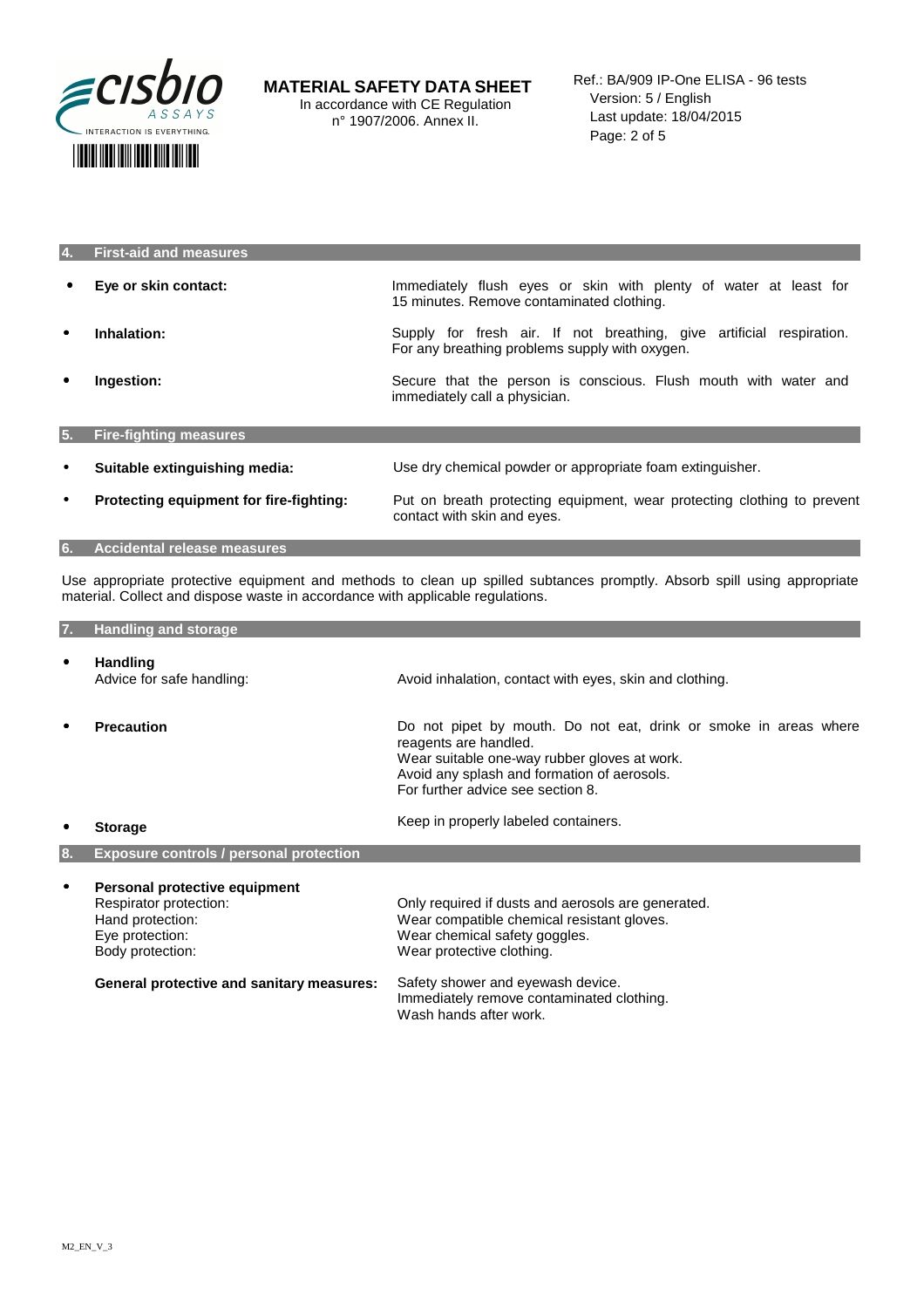

# **MATERIAL SAFETY DATA SHEET**

In accordance with CE Regulation n° 1907/2006. Annex II.

# • **Appearance Physical state:** Refer item 3.  **Color :** Refer item 3. **Odour:** N/A

• **Chemical parameters pH: Refer item 3.**<br> **Refer item 3.**<br> **Refting point / melting range:** Not applicable. **Melting point / melting range:**<br>Flash point: **Relative density: CONSIDERED EXAMPLE AT A RELATION DATA NOTE AND RELATIONS** Data not available.

**9. Physical and chemical properties** 

Not applicable.

#### **10. Stability and reactivity**

- Stability: **but a stability:** Data not available.<br>• **Conditions to avoid:** Data not available. • Conditions to avoid:<br>• Incompability: **•** Incompability: Data not available.<br>• **Hazardous or decomposition products:** Data not available.
- **Hazardous or decomposition products:**

#### **11. Toxicological information**

**Toxicity: Data not available. 12. Ecological information**  • **General advice:**  Prevent from getting into sewage, water, ground • **Mobility and (bio)accumulation potential:**  Data not available.

ecological effect of this product is not available.

used with due care and attention.

- **Ecotoxicity: Example 2018** For Ecotoxic effects of the product are not expected. Quantitative data on the
- • **Other information:** No ecological problems are expected when the product is handled and

# **13. Disposal consideration**

- **Contaminated packaging: Dispose of according to local regulations.** • **Products:** The product must be disposed of as a laboratory chemical according to local regulations. Please contact responsible authority. Used reagents, plates, and reagent kits dispose of as potential infectious laboratory waste. **Pollutes: Remove pollutes with absorbing paper. Remove pollutes with absorbing paper.** All material used for cleaning up must be disposed of as infectious laboratory waste. **14. Transport information**
- Ground transportation/RID/ADR: Non-hazardous for road transport. **Seaway/IMDG: Non-hazardous for sea transport. By air/OACI/IATA-DRG:** Non-hazardous for air transport.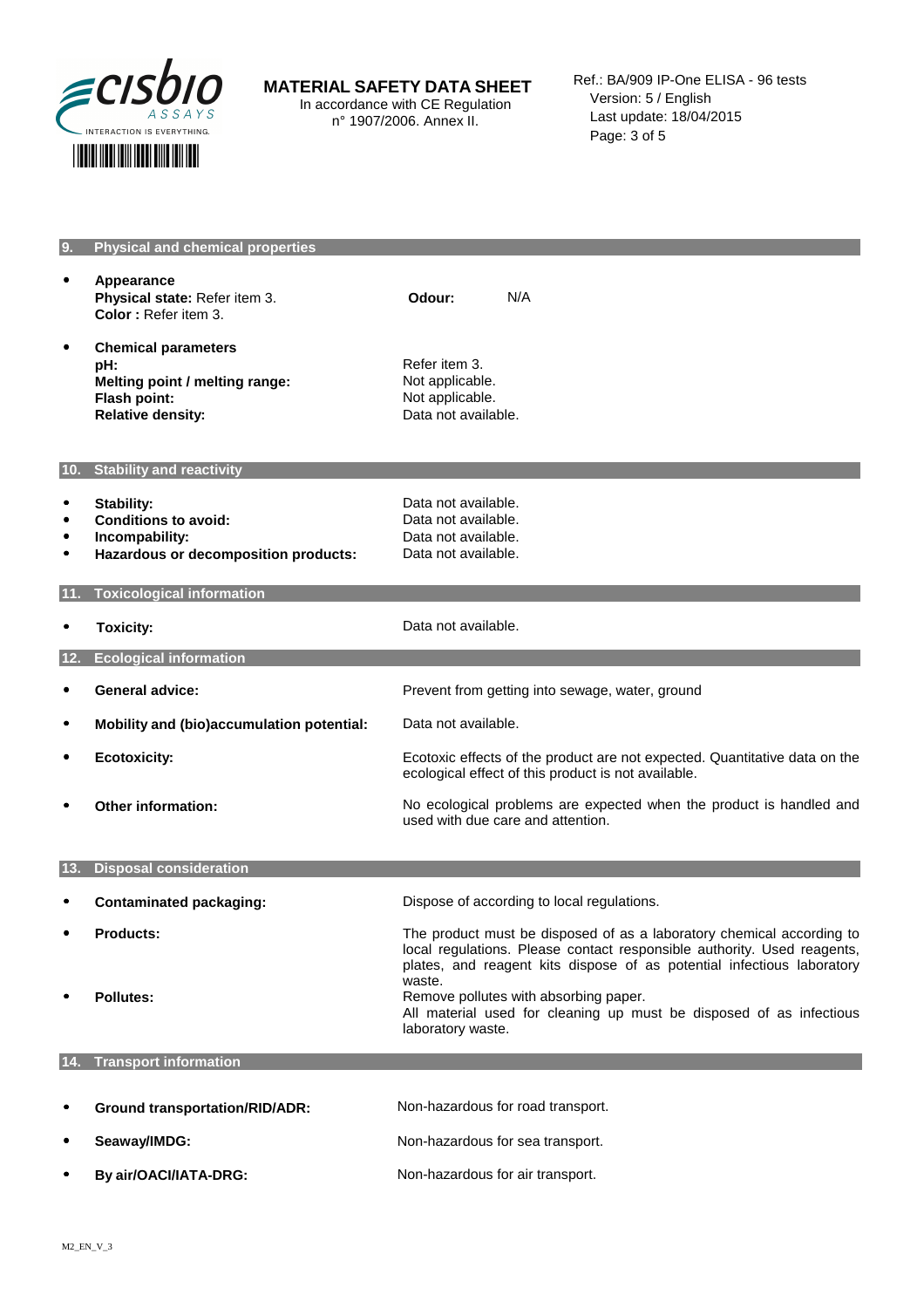

#### **MATERIAL SAFETY DATA SHEET**  In accordance with CE Regulation

n° 1907/2006. Annex II.

Ref.: BA/909 IP-One ELISA - 96 tests Version: 5 / English Last update: 18/04/2015 Page: 4 of 5

# **15. Regulations Reminder of Risk: EC Regulation** Refer to national, regional and local regulations **16. Other information**  • **Attention:** This safety data sheet has seen drafted in conformity with CE regulation n° 1907/2006, Annex II. It completes the Instruction for use but does not replace it. This information is based on our present knowledge relative to the product at the date it was issued. All information provided in this document is given in good faith based on the present knowledge status. The user's attention is drawn to possible risks related to using the product for any purposes, or in any way not allowed in this document. This safety information in no way dispenses users from thoroughly knowing and applying all regulatory texts related to their activity.

Any user is solely responsible for the precautions undertaken when using the product.

#### **RISK PHRASES UNDER EC No. 1272/2008 REGULATION**

| H <sub>224</sub> | Extremely flammable liquid and vapour.                                         |
|------------------|--------------------------------------------------------------------------------|
| H <sub>225</sub> | Highly flammable liquid and vapour.                                            |
| H <sub>226</sub> | Flammable liquid and vapour.                                                   |
| H <sub>228</sub> | Flammable solid.                                                               |
| H <sub>240</sub> | Heating may cause an explosion.                                                |
| H <sub>241</sub> | Heating may cause a fire or explosion.                                         |
| H <sub>242</sub> | Heating may cause a fire.                                                      |
| H <sub>250</sub> | Catches fire spontaneously if exposed to air.                                  |
| H <sub>260</sub> | In contact with water releases flammable gases which may ignite spontaneously. |
| H <sub>270</sub> | May cause or intensify fire; oxidiser.                                         |
| H <sub>272</sub> | May intensify fire; oxidiser.                                                  |
| H <sub>290</sub> | May be corrosive to metals.                                                    |
| <b>H300</b>      | Fatal if swallowed.                                                            |
| H301             | Toxic if swallowed.                                                            |
| H302             | Harmful if swallowed.                                                          |
| H304             | May be fatal if swallowed and enters airways.                                  |
| H310             | Fatal in contact with skin.                                                    |
| H311             | Toxic in contact with skin.                                                    |
| H312             | Harmful in contact with skin.                                                  |
| H314             | Causes severe skin burns and eye damage.                                       |
| H315             | Causes skin irritation.                                                        |